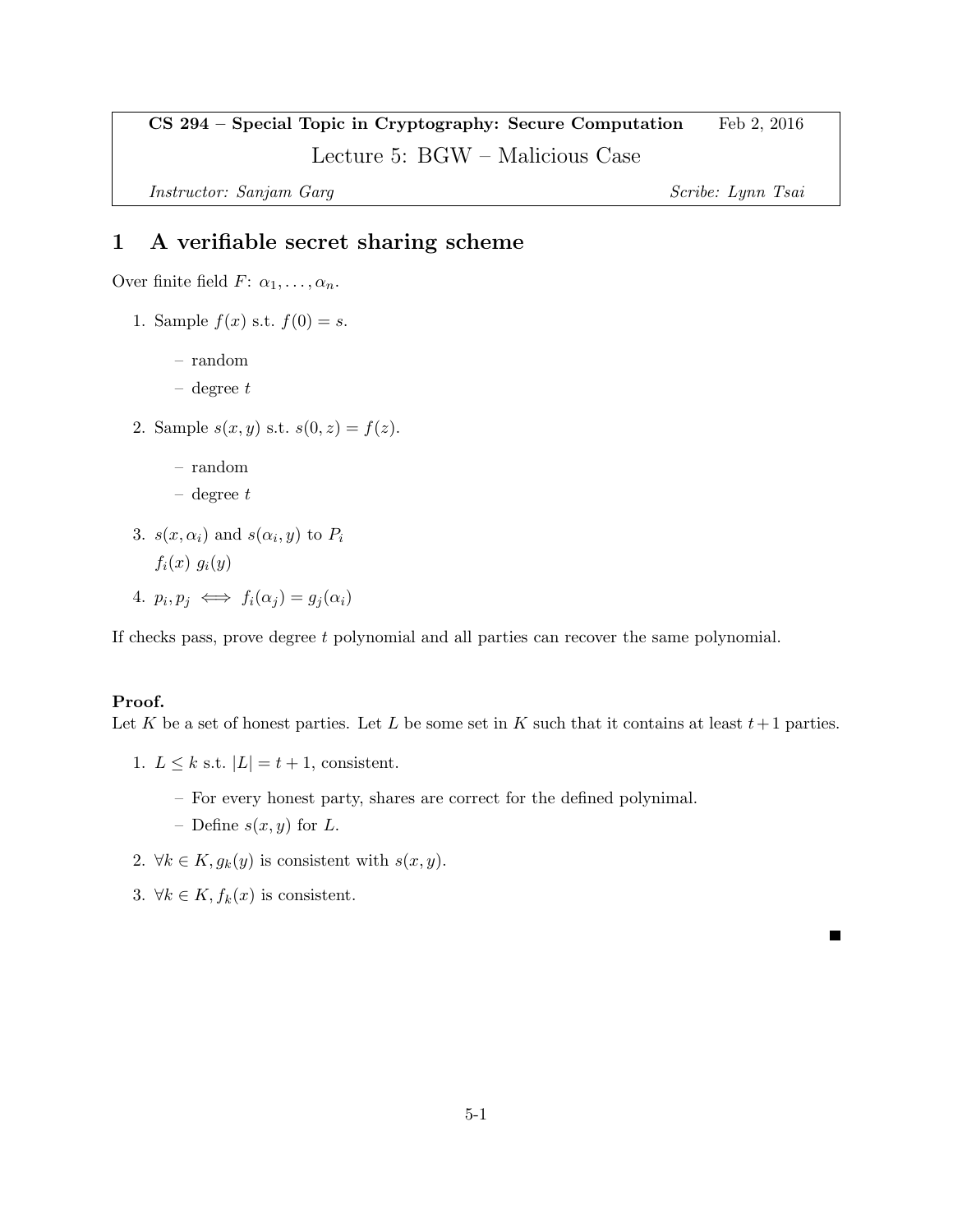A more detailed proof:

Proof.

$$
\forall k \in K, l \in Lg_k(\alpha_l) = f_l(\alpha_k)
$$
  
\n
$$
\vdots
$$
  
\n
$$
f_{l_{t+1}}(\alpha_k)
$$
  
\n(there are  $t + 1$  choices for l)

We have fixed  $g_k$  at  $t+1$  points.  $g_k$  is a degree-t polynomial (and must be a unique polynomial). The points are  $f_{l_1}(x), \ldots, f_{l_{t+1}}(x)$  and check consistency with g.

- $\forall k \in L$ , we are done.
- $\forall k \in K \setminus L$ , analogous argument.
- $\forall k \in K, j \in K, f_k(\alpha_i) = g_i(\alpha_k) = s(\alpha_i, \alpha_k)$ 
	- defines  $>t+1$  points, so also fixed polynomial

We want to next prove that an attacker does not learn anything more.

- Argue that  $s$  is hidden
- Stronger claim: if  $q_1, q_2$  are two degree-t polynomials over F s.t.  $q_1(\alpha_i) = q_2(\alpha_i) \forall i \in I, |I| \leq t$ , then  $S_i = \{(i, S_1(x, \alpha_i), S_1(\alpha_i, y))\}.$

–  $q_1$  does not have to be exactly the same as  $q_2$ 

- Looking for all possible choices consistent with the polynomials.
- If you picked some polynomial, it is equally likely that it could have come from  $q_1$  or  $q_2$

Adversary sees:

$$
z: \{l_i, f_i(x), g_i(y)\}_{i \in I}
$$

 $s_1$  polynomials exist with  $q_1$  and  $s_1$  polynomials exist with  $q_2$ , so you get z with the same probability from both  $q_1$  and  $q_2$ .

We need to prove that the number of polynomials in both settings  $(q_1, q_2)$  are the same.

- 1.  $S_1$  is a set of polynomials, pick an  $S(x, y)$  randomly with equal probability.
- 2. Only pick S consistent on i points.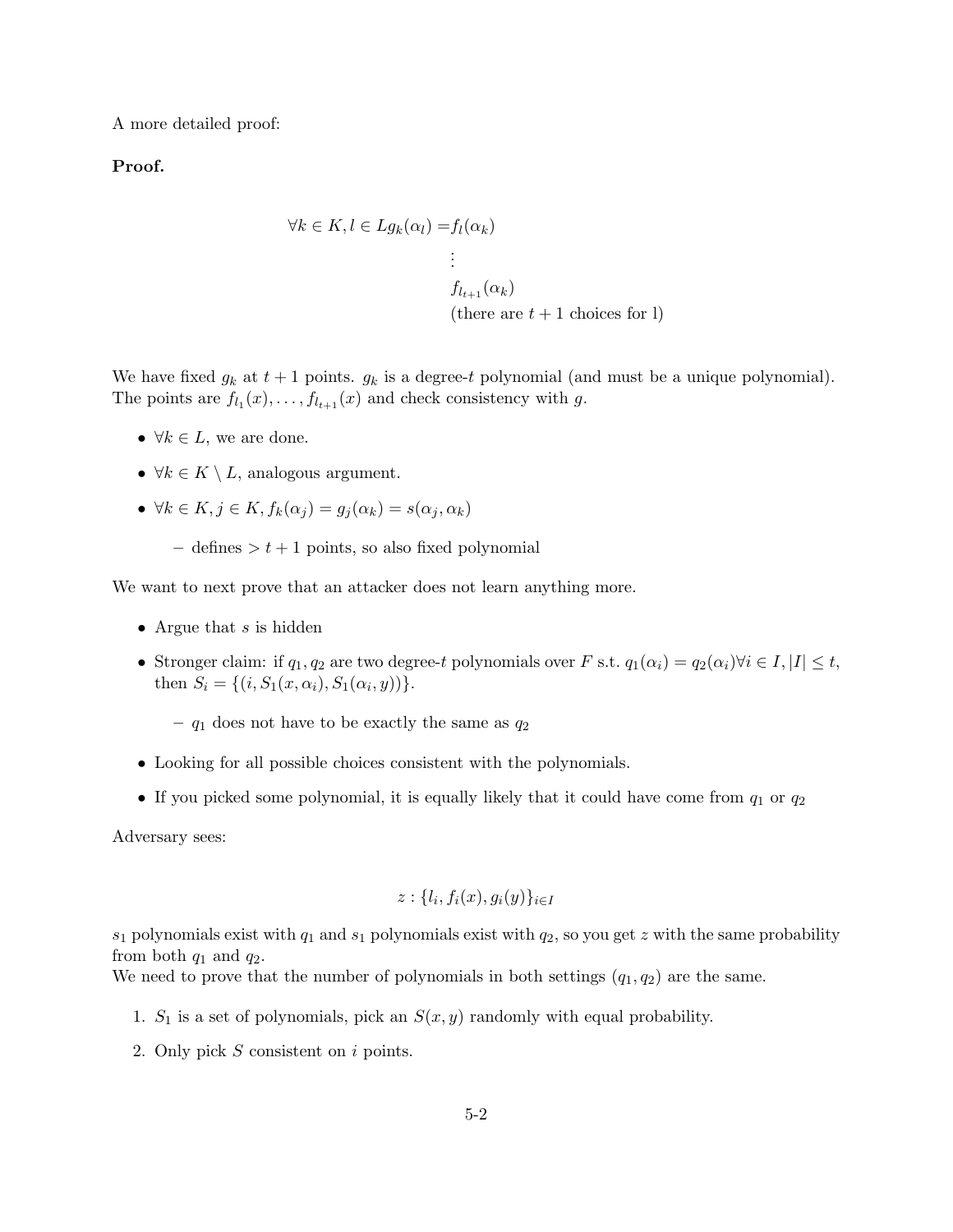- 3. Prove attacker that with information in  $z$ , does not learn anything about  $S$ . Gets to view  $z$ regardless of which  $q$  is chosen.
- 4.  $S_1 \neq S_2$  necessarily, they don't need to be the exact same sets (if size  $t + 1$  then it's true, but not needed in proofs).
- 5. Attempt to reduce  $z \to S$ :

constraints: 
$$
\begin{cases} \forall i \in If_i(0) = q_i(\alpha_i) = q_2(\alpha_i) \\ \forall i, j \in If_i(\alpha_j) = g_j(\alpha_i) \end{cases}
$$

- 6. How many polynomials are in  $S_1$ ? |I| polynomials  $f_i(x)$ , need  $t + 1 |I|$  more to fix  $S_1$ .
- 7. Limited by constraints
- 8. For every  $f_1(x)$  that I add, there are  $I + 1$  constraints:

$$
f_j(\alpha_i) = g_i(\alpha_i) \forall i \in I
$$
  

$$
f_i(0) = g_1(\alpha_i)
$$

Number of degrees of freedom:  $(t + 1) - (|I| + 1) = t - I$ .

9. Same if argue the other side.

Highlights of the construction:

- So far, all shares are distributed with degree  $t$  polynomial
- Error correction
- Enforce honest behavior in malicious
- Accomplished verifiable secret sharing
	- Linearity of Reed-Solomon code means that addition is fine.

$$
P_1,\ldots,P_n
$$

- Share their shares with verifiable secret sharing
- Compute linear function:  $f_{s_1}(\alpha_i) + f_{s_2}(\alpha_i) = f_{s_1+s_2}(\alpha_i)$
- Reed-Solomon decoding, detect malicious input and corrects it if up to  $t < \frac{n}{3}$ , now decoded (doesn't reshare share correctly)

п